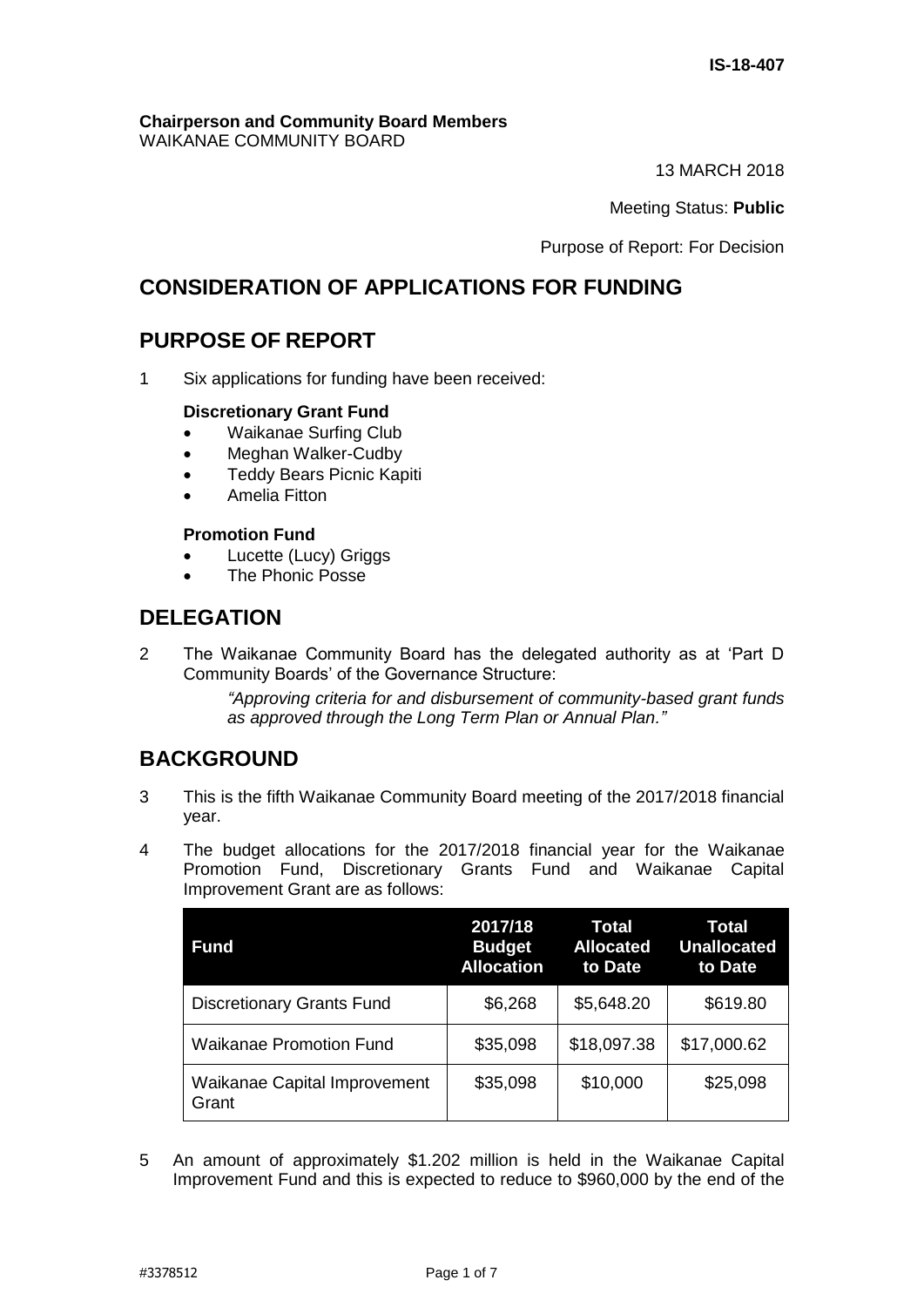financial year. (Please note that the money allocated for the Waikanae sign has been removed). The following table shows how the fund has been allocated:

| <b>Amount</b><br>(\$000) | <b>Purpose of Grant</b>                         |
|--------------------------|-------------------------------------------------|
| 1,208                    | Balance at 30 June 2016 as per Annual Report    |
| 50                       | Earnings during 2016/17                         |
| (56)                     | Expenditure during 2016/17                      |
| 1,202                    | Balance at 30 June 2017 as per Annual Report    |
| (254)                    | Pledged to the Mahara Gallery Trust             |
| 47                       | Interest earnings budgeted for the 2017/18 year |
| (35)                     | Budgeted grants for 2017/18                     |
| 960                      | Forecast Balance as at 30 June 2018             |

# **CONSIDERATIONS**

## Issues

- 6 Grants are allocated in accordance with the specified criteria (**attached**).
- 7 All applicants have been advised of the criteria and meeting date by email.

#### **Discretionary Fund Grant**

#### Waikanae Surfing Club

8 Waikanae Surfing Club has applied for a Discretionary Fund grant of \$500.00 to assist with the cost of members attending a Level 1 Surf Coaching Course.

#### Meghan Walker-Cudby

9 Meghan Walker-Cudby has applied for a Discretionary Fund grant of \$500.00 to assist with costs associated with attending the Sydney Royal Easter Show and grand nationals in March 2018.

#### Teddy Bears Picnic Kapiti

10 Tracey Wakefield has applied for a Discretionary Fund grant of \$500.00 per year for the next three years ie. 2019-2021 to assist with costs associated with the annual Teddy Bears Picnic Kapiti.

# Amelia Fitton<br>11 Amelia

Amelia Fitton has applied for a Discretionary Fund grant of \$250.00 to assist with attendance costs for a week long course at the National Scout Aviation School.

## **Promotion Fund Grant**

# **Lucette (Lucy) Griggs**<br>12 Lucy Griggs has

Lucy Griggs has applied for a Promotion Fund grant of \$500.00 to assist with travel costs to Sweden and participating in a film/music workshop exchange.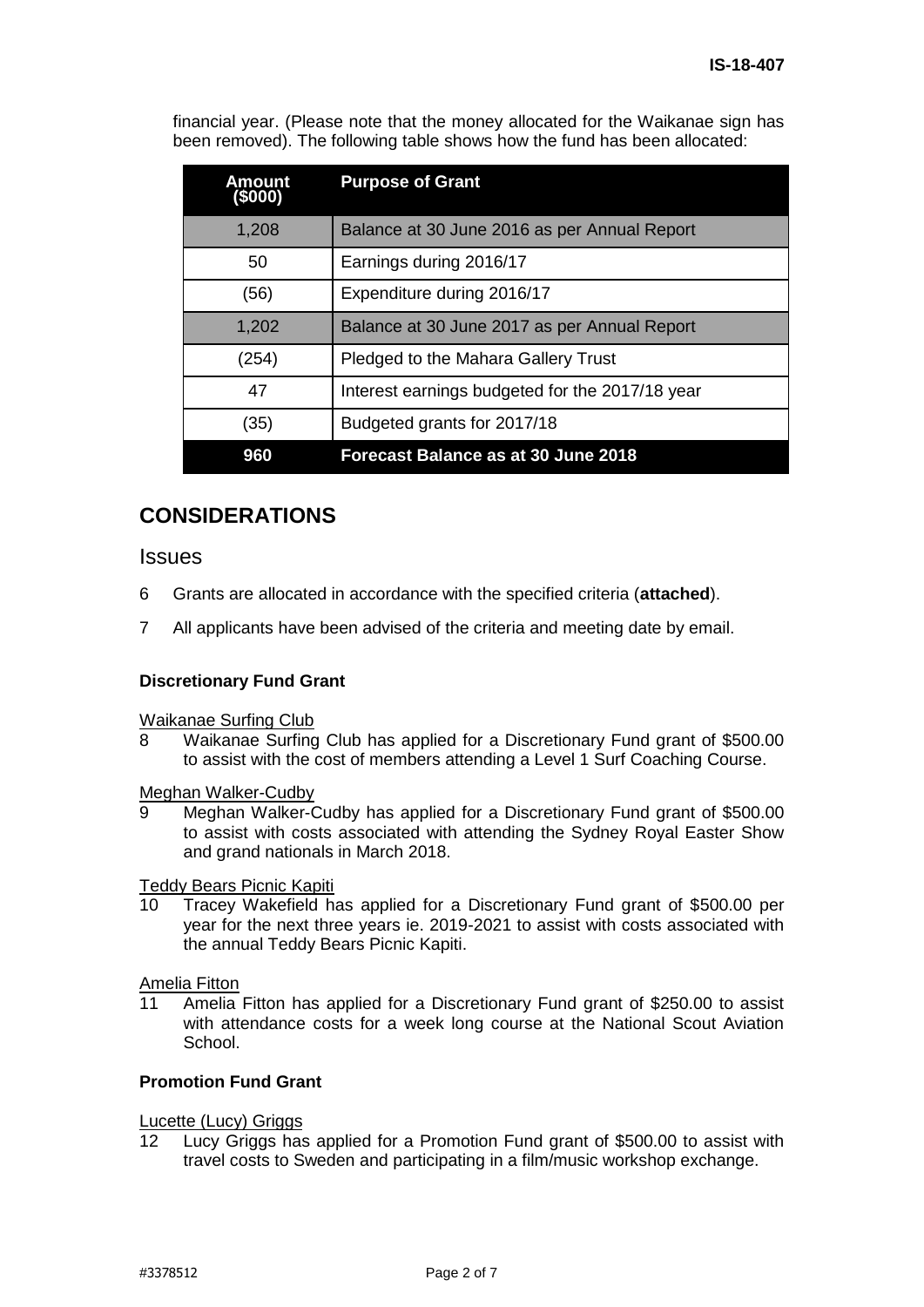#### 13 The Phonic Posse

Tim Brown has applied for a Promotion Fund grant of \$500.00 to assist with costs associated with organising a charity fiesta evening in Mahara Place Square.

14 Grants equating to \$2,250 have been presented for the Board's consideration and approval.

| <b>Fund</b>                       | Total<br><b>Unallocated</b><br>to Date | <b>Total Grants</b><br><b>Requested</b> |
|-----------------------------------|----------------------------------------|-----------------------------------------|
| <b>Discretionary Grants Fund</b>  | \$619.80                               | \$1,250                                 |
| <b>Waikanae Promotion Fund</b>    | \$17,000.62                            | \$1,000                                 |
| Waikanae Capital Improvement Fund | \$25,098.00                            |                                         |

#### *Historical Grants*

15 **Attached** to this report, as appendices, are tables showing all grants made in the 2017/2018 and 2016/2017 financial years.

# **SIGNIFICANCE OF ENGAGEMENT**

16 This matter has a low level of significance under the Council Policy.

# **RECOMMENDATIONS**

- 17 The Waikanae Community Board grants Waikanae Surfing Club a discretionary grant of \$........... to assist with the cost of members attending a Level 1 Surf Coaching Course.
- 18 The Waikanae Community Board grants Meghan Walker-Cudby a discretionary grant of \$........... to assist with costs associated with attending the Sydney Royal Easter Show and grand nationals in March 2018.
- 19 The Waikanae Community Board grants Teddy Bears Picnic a discretionary grant of \$........... for the next three years ie. 2019-2021 to assist with costs associated with the annual Teddy Bears Picnic Kapiti.
- 20 The Waikanae Community Board grants Amelia Fitton a discretionary grant of \$........... to assist with attendance costs for a week long course at the National Scout Aviation School.
- 21 The Waikanae Community Board grants Lucy Griggs a promotion fund grant of \$........... to assist with travel costs to Sweden and participating in a film/music workshop exchange.
- 22 The Waikanae Community Board grants The Phonic Posse a promotion fund grant of \$........... to assist with costs associated with organising a charity fiesta evening in Mahara Place Square.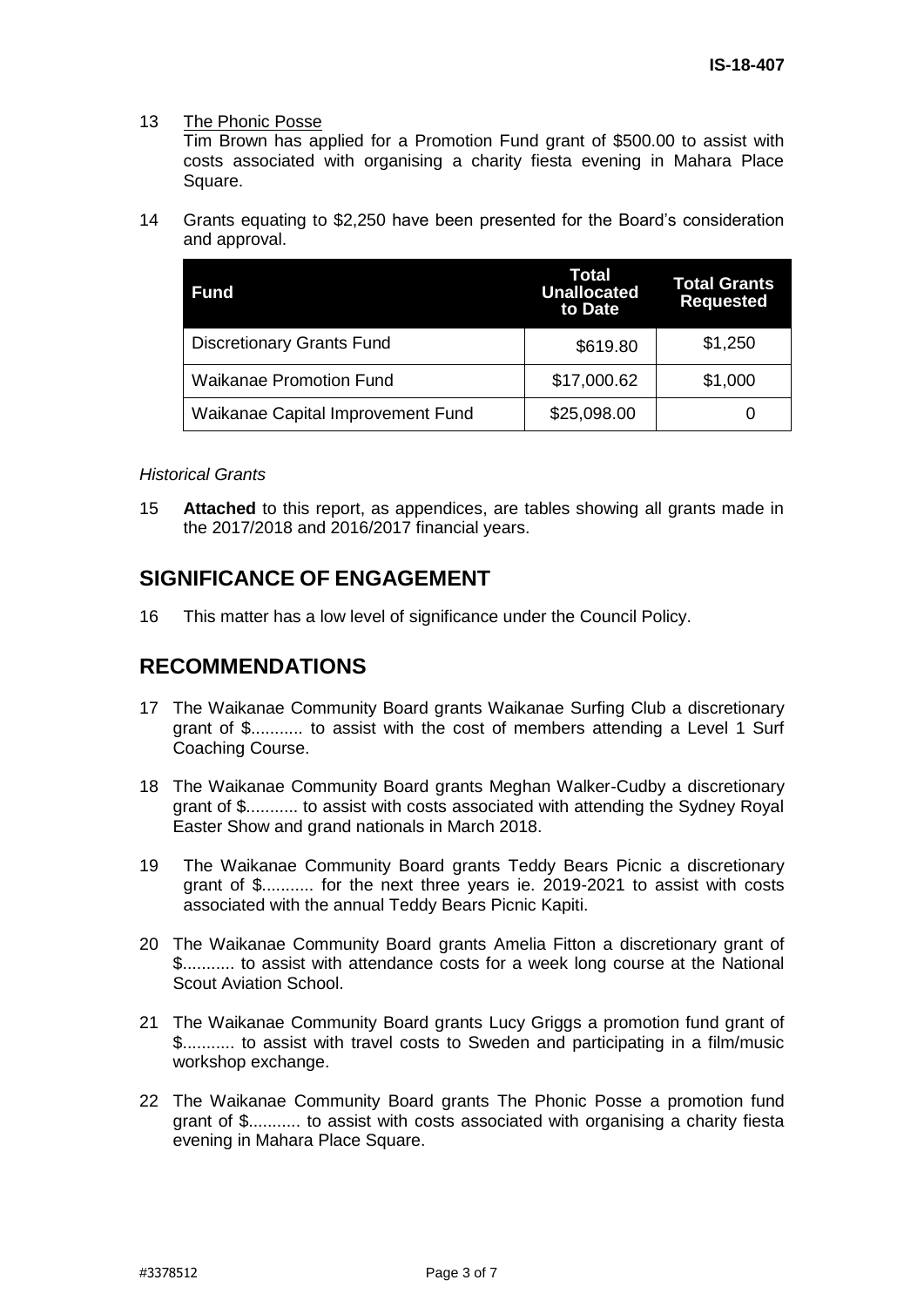| <b>Report prepared by:</b> | Approved for submission Approved for submission |     |
|----------------------------|-------------------------------------------------|-----|
|                            | bv:                                             | bv: |

**Marguerita Harris Max Pedersen Sean Mallon** Executive Secretary Infrastructure Services

Group Manager Community Services

# **ATTACHMENTS:**

#### **Criteria**

- Discretionary Grants Fund
- Promotion Grants Fund

#### **Applications**

- Waikanae Surfing Club
- Meghan Walker-Cudby
- **•** Teddy Bears Picnic Kapiti
- Amelia Fitton
- Lucy Griggs
- The Phonic Posse

#### **Accountability Report Back**

- Kapanui School
- Parkinson's Kapiti/Horowhenua
- Waikanae Montessori Preschool
- Kāpiti Chorale Inc
- Kāpiti Branch NZ Camellia Society
- Waikanae Arts & Crafts Society Inc
- Kidz Need Dadz Wellington
- Waikanae Lions Club
- Combined Lions Club of Kapiti
- Mahara Gallery Trust

#### **Grants**

- List of grants made in the 2017/18 year
- List of grants made in the 2016/17 year

Group Manager Infrastructure Services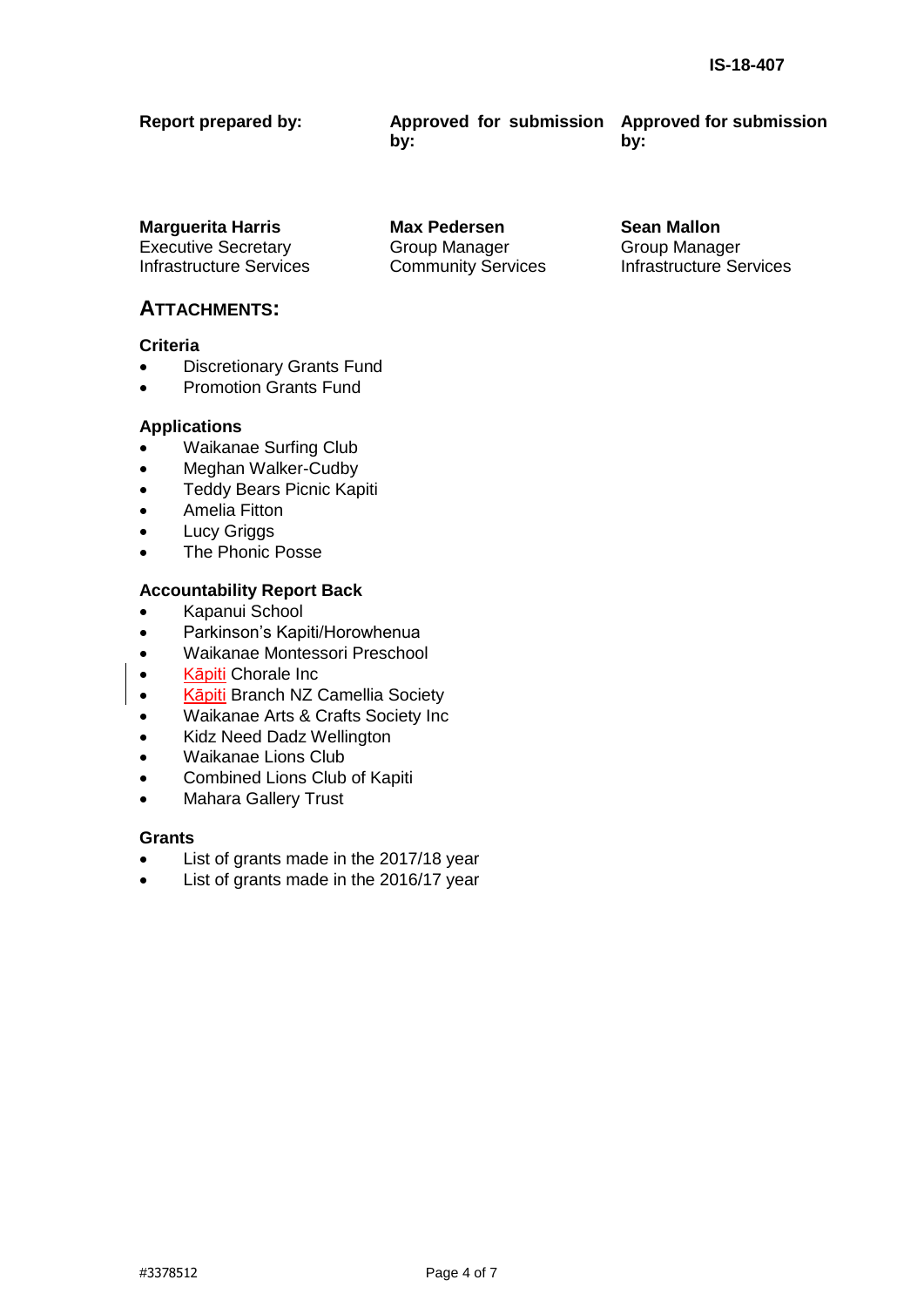# WAIKANAE COMMUNITY BOARD DISCRETIONARY GRANTS – CRITERIA

#### **Priority**

Groups or individuals who promise a future input into the development of community, cultural or sports activities within the district.

#### **Eligibility Criteria**

- 1. Applicants must reside in the Waikanae Ward.
- 2. Groups must be non-profit making.
- 3. Applications may only be made once in a 12 month period, calculated from the date funding was last received, except in exceptional circumstances and at the Board's discretion.

#### **Applications will be considered for:**

- 1. Community, cultural or sports purposes, including travel both within New Zealand and overseas.
- 2. Groups or individuals who are unable to receive sufficient grants from other sources because of the time frame or because they are otherwise ineligible.
- 3. Grants to partially or fully offset the cost of any Council permit, licence or resource consent fees on the basis that the proposed activity falls into a "worthy cause" category.
- 4. The remission of hall rental for "worthy causes" in line with Council policy that all remissions of hall rentals are accounted for by being funded from approved grants budgets.
- 5. Where an application for funding for a particular purpose might be received from individual members of an organisation and from the organisation as a whole, preference will be given to ONLY funding the organisation as a whole.
- 6. Where an organisation anticipates that it will require ongoing annual funding, to be used for the same purpose each year, it may apply for three consecutive years of annual funding within a single application. If such an application is approved, the funding will be released in annual instalments. The second and third instalments will only be released once the Community Board has received a satisfactory accountability report in relation to the previous year's funding. First-time applicants to the Discretionary Grants Fund will not be eligible for three years of annual funding.

#### **Ineligible purposes**

- 1. Capital expenditure.
- 2. Expenses incurred for school curriculum activities.
- 3. Grants will not be considered retrospectively and must be received by the Kāpiti Coast District Council prior to the event taking place and at least eight working days before the Community Board meeting date.
- 4. Activities for which funding has already been received from either the Grants Allocation Committee or one of the other community boards in the district will not be eligible for further funding from the Waikanae Community Board for the same activities.

#### *Notwithstanding all of the above, the Waikanae Community Board has the right if justification can be proven, to make a grant outside the criteria.*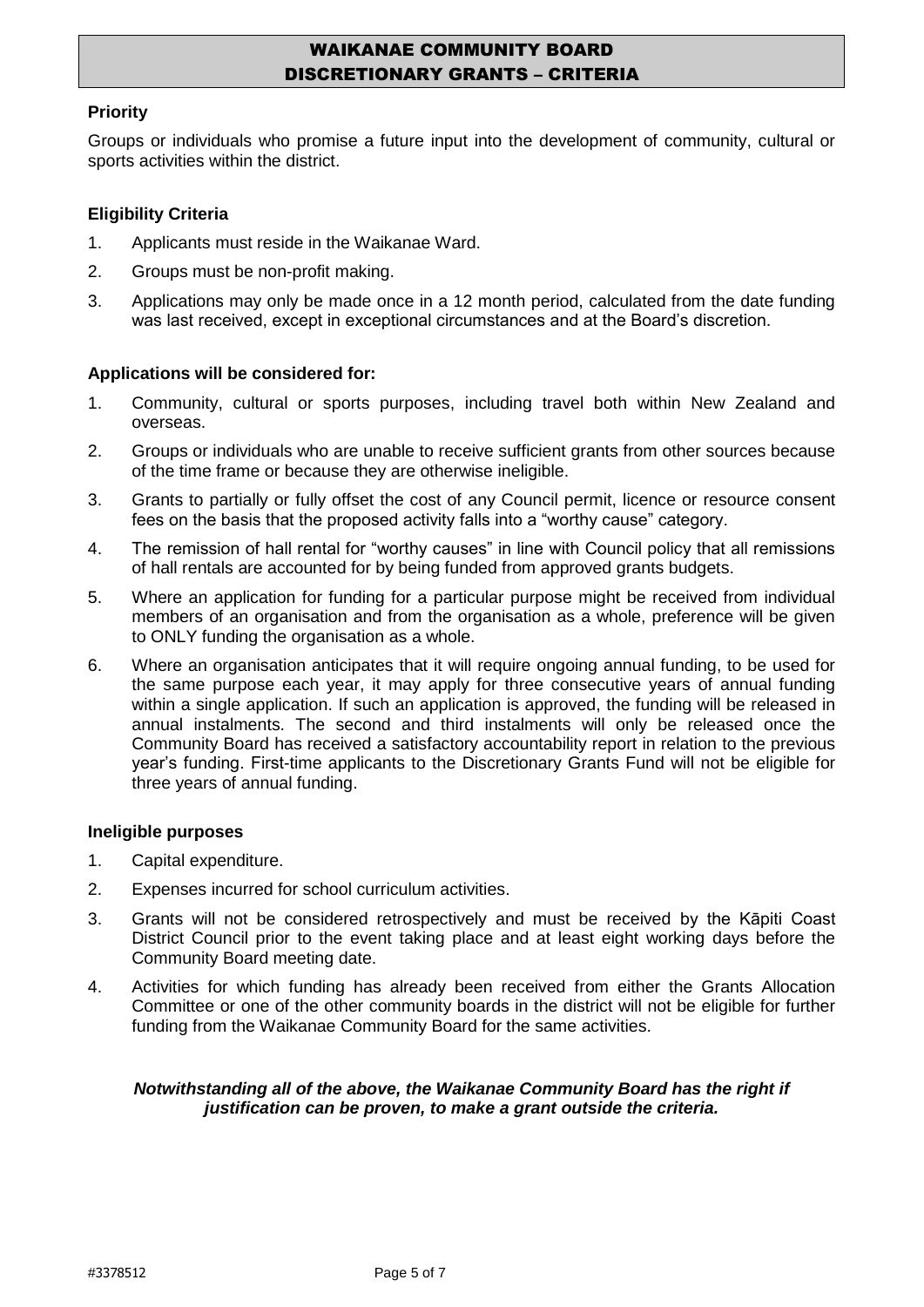# WAIKANAE COMMUNITY BOARD DISCRETIONARY GRANTS – CRITERIA

#### **Grant allocation guidelines**

In order to ensure that funds are managed carefully throughout the entire financial year, funds for sporting or travel activity will generally have a maximum amount payable as follows:

For sports/competitions (including associated travel costs):

- \$100 Participation in a national or international event without selection (ie. if you pay you can participate)
- \$200 Competing in a national event (after selection)
- \$500 Competing in an international event (after selection)

For travel:

- \$200 To attend coaching/training clinics out of Waikanae (national or international), which will benefit more members of the community
- \$200 Attending national AGMs (or similar) for Waikanae community groups
- \$250 Attending national AGMs (or similar) for very active or highly beneficial Waikanae community groups

For all other applications, the maximum grant payable is \$500 per grant.

Applicants must provide at least three quotes for any items to be purchased with the grant money.

*Note – all applications must include full supporting documentation.* 

#### **Consideration of Grants**

Grants will be considered quarterly and at each meeting the Board will allocate up to 25% of the annual budget, with the exception of the last meeting of the financial year, which may allocate all remaining funds available.

In a given financial year, the Council may not allocate sufficient funding to the Community Board to enable it to pay all grants arising from three year funding arrangements approved in a previous year. In such situations the available funding will be distributed on a pro-rata basis to those organisations to which funding has already been approved.

#### **Accountability**

Applicants must provide evidence that the money was spent for the purpose granted, within **six months** of receipt of the grant.

#### **Procedure for applications**

Applications are to be made on the approved application form and addressed or emailed to:

Marguerita Harris Executive Secretary Kāpiti Coast District Council Private Bag 60 601 Paraparaumu 5254

[marguerita.harris@kapiticoast.govt.nz](mailto:marguerita.harris@kapiticoast.govt.nz)